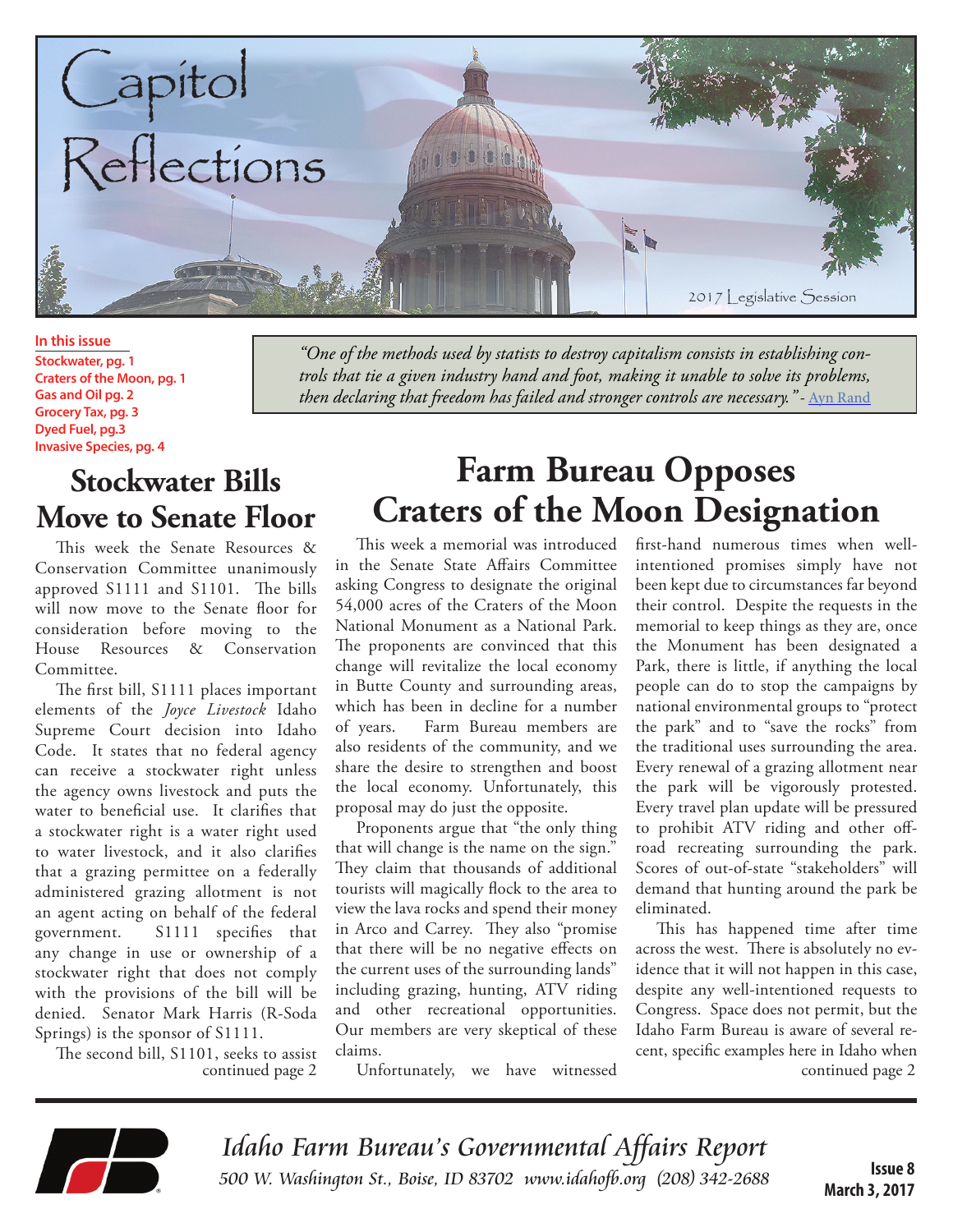#### Page two

#### **Stockwater Bills**

Continued from page 1

those ranchers who had filed legitimate stockwater claims during the Snake River Basin Adjudication, but were bullied into withdrawing their claims by the BLM. The BLM filed competing claims and told the ranchers that they would fight them in court and it would cost the ranchers a bundle of money if they did not drop their claims. Now that the Idaho Supreme Court has confirmed that federal agencies are not entitled to stockwater rights unless they put the water to beneficial

#### **Craters of the Moon**

Continued from page 1

local stakeholders collaborated to come to a solid agreement on the appropriate use of federally administered lands only to discover a short time later that unelected bureaucrats in Washington DC decided to go a completely different direction which severely impacted the local interests. Signed, written agreements with federal agencies were disregarded, Congressional language ignored and local wishes and desires were trampled over.

use, the ranchers can again file their claims. S1101 would cap the amount of fees or other costs associated with filing stockwater claims at a maximum of \$100. Much of the work that was completed during the original filing of claims by these ranchers can now be used to ensure they finally receive their legitimate stockwater rights. S1101 is sponsored by Senator Bert Brackett (R-Rogerson).

Ranchers Tim Lowry and Paul Nettleton, who were both involved the

Idaho Supreme Court cases, traveled to Boise to testify in favor of the bills. They provided compelling testimony to the committee regarding what led up to the Joyce decision, as well as why it is important for the state to codify the decision. Jerry Hoagland, Owyhee County Commissioner also testified in favor of the bills. IFBF policy #53 supports codifying the Joyce Livestock decision and **IFBF supports both S1111 and S1101.**

The press continues to claim that the Idaho Farm Bureau is the only opposition to this effort. That is simply not true. Recently, the Idaho Farm Bureau and the Idaho Recreation Council sent a joint letter to members of the Senate and House State Affairs Committees explaining both organizations' concerns with this proposal. There are other organizations, who will also be visiting with legislators, that are equally concerned about the unintended negative consequences of this proposal. The bottom line is that there is no actual evidence that this proposal will do what proponents claim, while there is solid evidence from multiple sources that it will harm the agricultural and recreational interests in Butte County. IFBF policy # 62 opposes any change to federal or state land designation where there is the potential to harm agriculture. **IFBF opposes SJM101.**

### **New Oil and Gas Bill Introduced in House Committee**

On Wednesday morning, the House Health & Welfare Committee voted to introduce an oil and gas bill sponsored by Representative Judy Boyle (R-Midvale). H232 is called the Landowner Protection Act, and is essentially a rewrite of the state's oil and gas code, giving the state more power to protect mineral and surface property owners. The bill will renumber many parts of the existing code, adding definitions, specifications, and providing additional direction to the Oil and Gas Commission.

Some of the proposed changes include: • A restructure of the Oil and Gas Commission

• Direction to the Commission to protect all correlative rights

• Production reports, well logs, and metering information to be made public, with limits on what operators can keep confidential

• Annual inspections of all active well sites

• Establishing default spacing units for oil wells at 40 acres, and for gas wells at 160 acres

• Establishing well spacing and setbacks standards

• Setting the integration threshold at 67% instead of 55% of mineral interest owners

• Allowing the Commission to review and set the pay rates based on published rates as necessary

• Prohibiting production commingling from two or more wells prior to metering without consent from the Idaho Department of Lands

• Increasing the percentage of the proceeds paid to the oil/gas producing counties to mitigate the impacts of oil and gas production

• Providing the authority of state

agencies to share data and information, but keeping confidential information private

• Protections for land owners with specification on proximity to occupied structures, damage and interference to surface operations, etc.

• Reporting production data and sales information to royalty owners on a monthly basis

The bill has been sent to the House Resources & Conservation Committee, and will likely be heard next week. Idaho Farm Bureau will continue to monitor the bill.

Idaho Farm Bureau Policy #102 states that we support the legislature ensuring that rules for oil and natural gas production safeguard the water aquifers for all citizens and protect property owners' rights to use their property.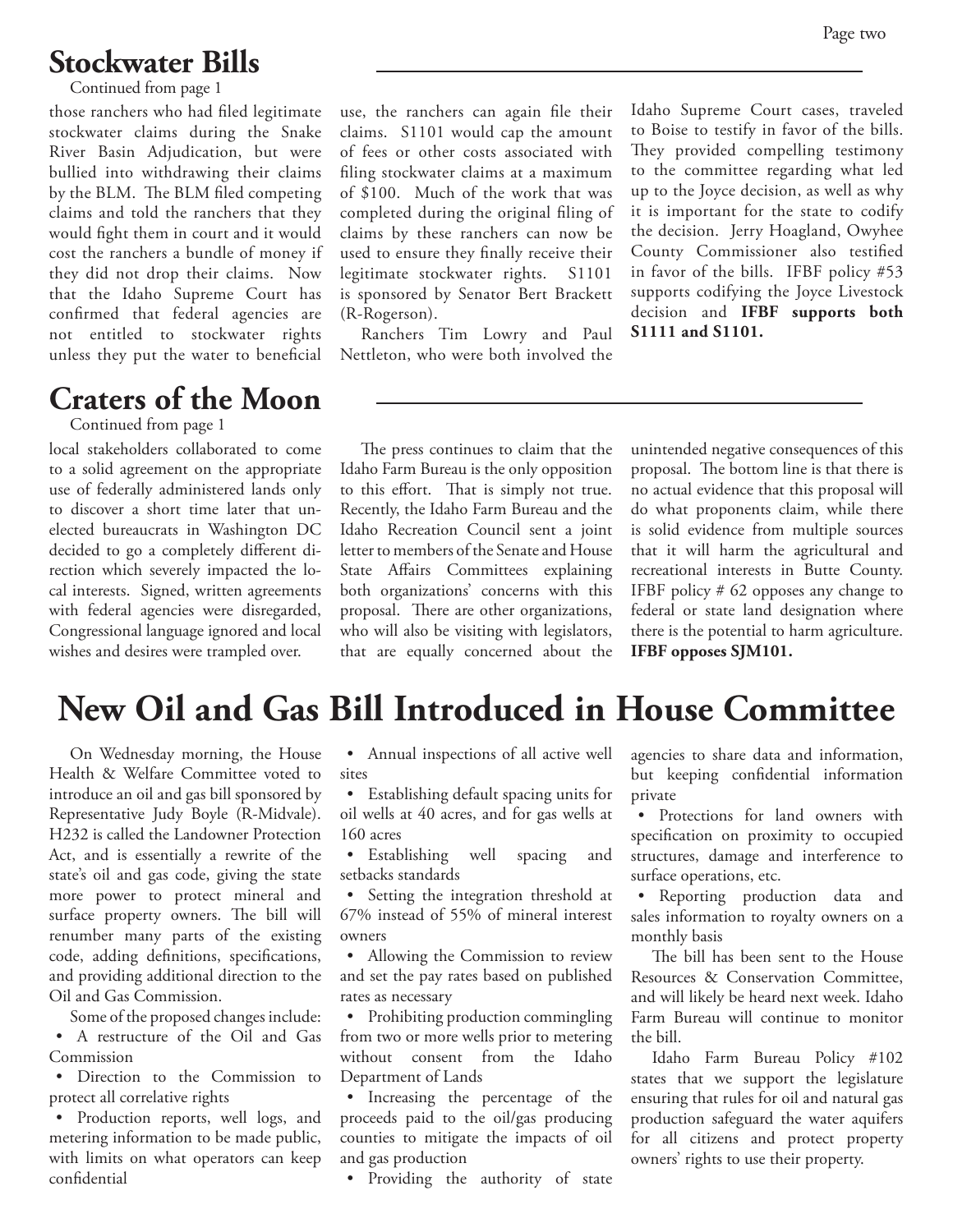# **Groceries, State Police, Potholes and Tax Relief – What Will Prevail?**

Every year when tax revenues are pouring in well above expectations it seems to extend the legislative session because there is always disagreement about how to spend the "extra" money. This year is no exception. General Fund revenues have grown by 9.5% over last year's revenues. That is good news, signaling that the economy is expanding. Therefore, there are lots of competing ideas that must come together before we can successfully end the session.

Many contend that the excess revenues are due to over-taxation and that taxes should be cut. There are bills that have been proposed which would reduce income tax rates while others would prefer to remove the sales tax from groceries.

Recently, with the severe damage that is occurring to many local roads and bridges from the unusually extreme weather we have experienced across Idaho, many are advocating for using the excess revenues for road repairs and maintenance rather than tax relief. Some are even going so far as to advocate for additional tax increases to pay for road repairs. Others contend that there is plenty of money already available if all road tax money was actually spent on the roads. Currently, the Idaho State Police (ISP) are funded through fuel taxes rather than the general fund. There is an effort to shift funding for ISP to a dedicated portion of the sales tax and redirect those fuel taxes to the roads.

Farm Bureau members have long felt that once money is allocated for road repairs, every dollar should actually go into repairs and not be siphoned off into unnecessary studies and paperwork. When there is already an existing road or bridge, it is a complete waste of time and money to be required to do environmental studies prior to the needed

repair, replacement or expansion. That one change alone would save taxpayers a significant amount of money and stretch emergency repair dollars much further. We need to reduce these regulatory burdens which eat up tax dollars and waste time, requiring repairs to wait.

To provide some guidance for our legislative friends, Farm Bureau members oppose raising fuel taxes or going into further GARVEE Bond debt. Farm Bureau policy supports economy in government and reducing wasteful regulations.

Nobody can predict what will ultimately happen before the end of the session. However, one thing is certain; there will be a lot of arm-twisting, horse trading and haggling before there is a large enough group of like-minded legislators to come to a broad agreement which can move these issues forward and end the session this year.

### **Dyed Fuel Enforcement Bill Killed in Senate**

Sen. Bert Brackett's (R-Rogerson) S1072, a bill that established a dyed fuel enforcement (DFE) program for the state of Idaho was killed on the Senate floor this week on a vote of 8 ayes, 26 no, 1 absent and excused.

Idaho Farm Bureau Federation (IFBF) opposed the bill as written because of 4 primary issues: 1) funding, 2) information sharing with federal agencies, 3) potential bulk storage tank inspection and 4) significant fines and penalties for first-time violators. Farm Bureau staff and President Bryan Searle met with Sen. Brackett on at least three occasions to discuss these amendment areas but were unable to reach any agreement.

However, the groundswell of opposition did not focus primarily on the issues raised by IFBF, but other aspects of the bill pointed out by individual Senators during the hour and 15 minutes floor debate.

Sen. Jim Guthrie (R-Inkom) began the opposition testimony by expressing concerns about the inspection process, joint powers agreement, "other funding as may be available," incidental crossing language and the .6 ppm dye standard. Sen. Guthrie said his reading of the bill told him that while DFE inspections could be conducted at any ITD (Idaho Transportation Dept.) or ISP (Idaho State Police) inspection station, no language in the bill prevented an enforcement agency from setting up inspection stations specifically for dyed fuel enforcement. He said the limited incidental crossing language was not useful to farmers and the .6 ppm dye standard much too strict.

Sen. Jeff Siddoway (R-Terreton) continued the opposition testimony by saying that farmers and ranchers "are not drunken mobsters, but salt of the earth people." He went on to say that the .6 ppm was the equivalent of a "Smarties" candy (small mint) in 50 gallons of fluid and thought the standard excessive. Sen. Siddoway said that a farmer will use any diesel available when trying to start a

diesel engine that has run out of fuel and that if any red dye residual is left in a fuel container, that red dye will get into the vehicle's fuel system when the fuel filter is filled and create an immediate violation for the farmer. He said the bill was not fair and the standards and fines too extreme.

Sen. Jim Patrick (R-Twin Falls) offered supporting debate at this time saying the bill was necessary to address agriculture's bad image and the perception that "we cheat all the time" and said he was not worried about the fine.

Sen. Grant Burgoyne (D-Boise) questioned the fiscal note of \$3-8 million in lost tax revenue and suggesting polling or a survey to get better information. He said the fines were a significant hammer and questioned whether the problem warranted the fines.

Sen. Steve Bair (R-Blackfoot) talked about real-life farmer experiences and said qualified truck drivers are often hard to find. Drivers often run out of fuel